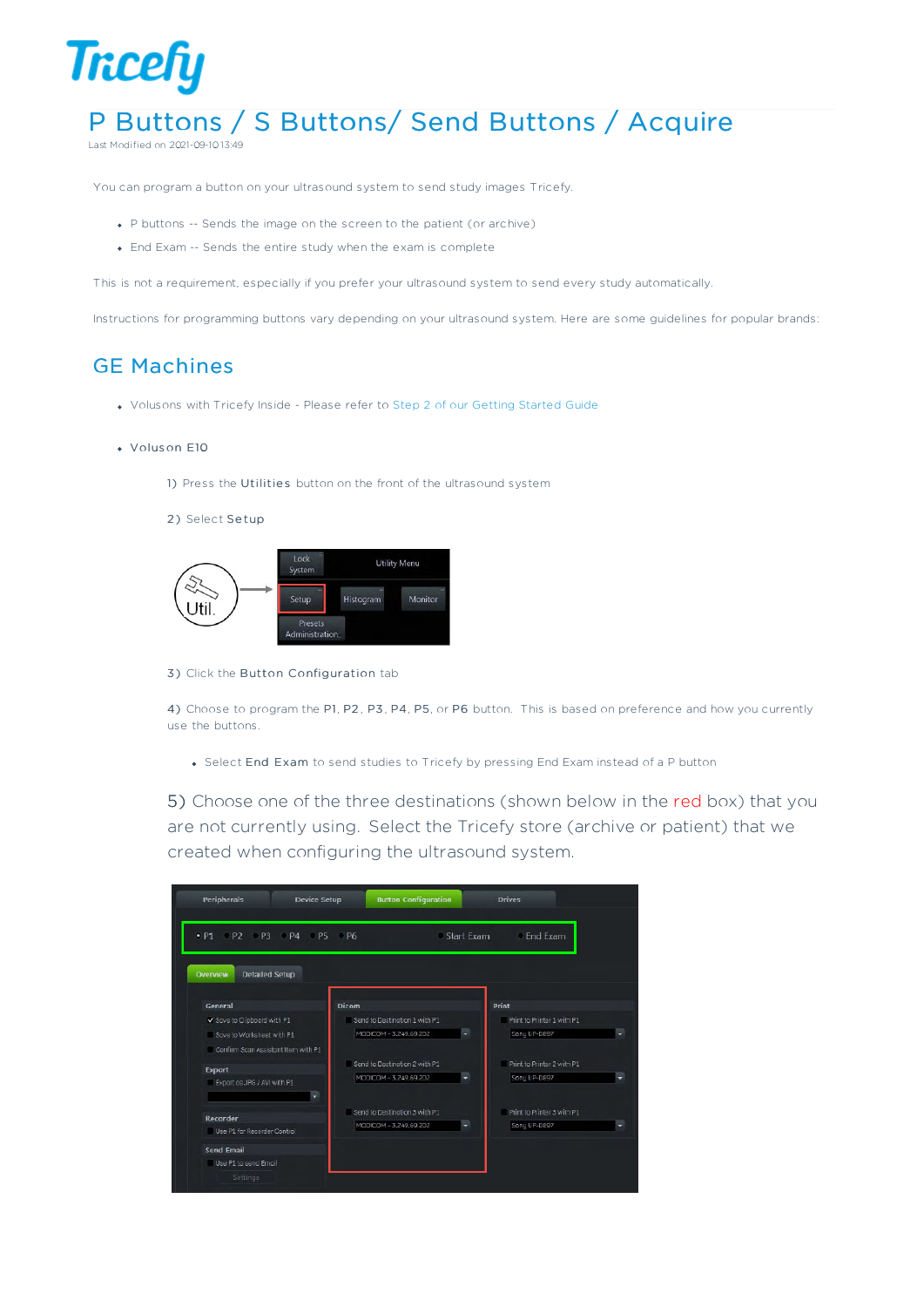

- Volus on E6 & E8:
	- 1) Press the Utilities button on the front of the ultrasound system
	- 2) Select System Setup
	- 3) Select Connectivity under System Settings



4) Click the Button Configuration tab

5) Choose to program the P1, P2 , P3 or P4 button. This is based on preference and how you currently use the buttons.

Select End Exam to send studies to Tricefy by pressing End Exam instead of a P button

6) Choose one of the three destinations (shown below in the red box) that you are not currently using. Select the Tricefy store (archive or patient) that we created when configuring the ultrasound system.



LO GIQ A5/P5

1) Press the Utilities button on the front of the ultrasound system

- 2) Select the Connectivity tab at the top of the screen
- 3) Select the Button tab

4) In the Physical Print Buttons box, select Print3 or Print4, and choose JPG from the Compression drop-down menu

5) Select the Tricefy destination in the adjacent box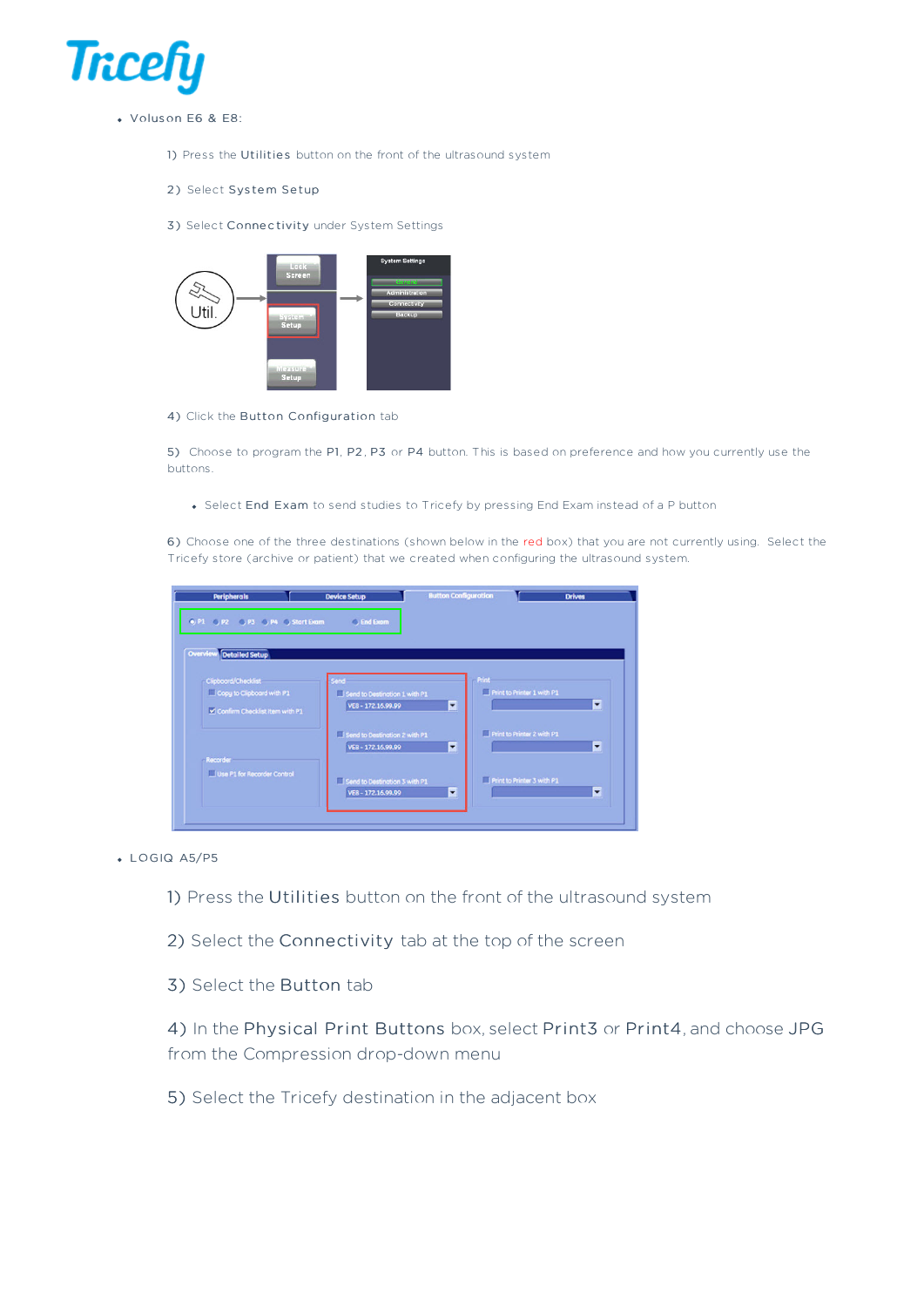

| <b>TCP/IP</b><br><b>Dataflow</b><br><b>Device</b><br><b>Service</b>                                                                                                                                                                                                               | <b>Button</b>                                                                                                                                                                                   | Removable Media     | <b>Miscellaneous</b>                                                 | <b>Wireless</b> |
|-----------------------------------------------------------------------------------------------------------------------------------------------------------------------------------------------------------------------------------------------------------------------------------|-------------------------------------------------------------------------------------------------------------------------------------------------------------------------------------------------|---------------------|----------------------------------------------------------------------|-----------------|
| <b>Physical Print Buttons</b><br>Print1<br>Print <sub>2</sub><br>Print3(User Defined)<br>Print4(User Defined)<br>PrintScreen<br>Format RawDicom (*.dcm) v<br><b>Image Frames Multiple</b><br>Y.<br>Compression None<br><b>Active Images Page</b><br>Standard Print Standard Print | E<br><b>E-MyComputer</b><br>Copy to Dataflow<br>Measure/Transfer<br>USB Quick Save<br>Dicom Print<br>Measure/Transfer<br>$\bigcup$ Save As<br>Standard Print<br>USB Quick Save<br>Video Capture | <b>E-MyComputer</b> | <b>Printflow View</b><br>$\equiv$ Printflow View<br>Copy to Dataflow |                 |

# Samsung Machines

- Sonovie w:
	- Se nd button (located on the Patient Information screen)
- UGEO H60:

1) <sup>P</sup>ress Enter on the keyboard to access the Setup screen and select Connectivity

- 2) Select Customize from the left-hand menu
- 3) Pick the button you would like to use to send images (S1, S2, or S3)
	- Make sure the Store checkbox is selected
	- Choose the Tricefy destination from the drop-down menu

| <b>System Setup</b> | UGEO <sup>Hoo</sup> |                   |                                       |            |                              | 2013-04-22<br>11:28:55 PM |
|---------------------|---------------------|-------------------|---------------------------------------|------------|------------------------------|---------------------------|
| <b>System</b>       | <b>Buttons</b>      | <b>Touch Menu</b> |                                       |            |                              |                           |
| Imaging             | -Set / Exit Kev-    |                   | s1                                    |            | <b>Store</b>                 |                           |
| <b>Measurement</b>  | <b>O</b> Set / Exit |                   | <b>D</b> Store                        |            | Store                        |                           |
| Report              | Exit / Set          |                   | Clip                                  | $\backsim$ | Single                       | $\checkmark$              |
| Annotation          | Set / Set           |                   | Print                                 |            | <b>Print</b>                 |                           |
| <b>Body Marker</b>  | -User Key-          |                   | Sony UP-D897                          | $\sim$     | Sony UP-D897                 | $\backsim$                |
| <b>Application</b>  | U <sub>1</sub>      | Exit              | $\backsim$<br>S2                      |            | <b>End Exam</b>              |                           |
| <b>Customize</b>    |                     |                   | <b>⊠</b> Store                        |            | <b>End Exam + Patient</b>    | <b>O</b> End Exam Only    |
| <b>Peripherals</b>  | U <sub>2</sub>      | <b>TGC</b>        | $\checkmark$<br>Clip                  | $\sim$     |                              |                           |
| <b>Connectivity</b> | Pointer             | Pointer           | Print<br>$\checkmark$                 |            | <b>Clip Store Method</b>     |                           |
| <b>Service</b>      |                     |                   | Sony UP-D897                          | $\sim$     | <b>Clip Length (sec)</b>     | $\overline{2}$<br>$\sim$  |
|                     | Foot Switch         |                   |                                       |            | Number of heart cycles       | п<br>$\checkmark$         |
|                     | Left                | Exit              | \$3<br>$\checkmark$<br><b>Ø</b> Store |            | Time before heart cycle (ms) | $\bullet$                 |
|                     | Middle              | Freeze            | Single<br>$\checkmark$                | $\backsim$ | Time After heart cycle (ms)  | $\bullet$                 |
|                     |                     |                   | Print                                 |            | Clip Capture Type -          |                           |
| 高<br>目              | Right               | <b>Store</b>      | $\checkmark$<br>Sony UP-D897          | $\sim$     | Retrospective                | <b>O</b> Prospective      |

- $HSTOA$ 
	- 1) Select the cog icon on the side of the touch panel to access the Setup screen
	- 2) Press the User-Defined Key button

|             |                            |                | Return          | Setup<br>Exit |                |
|-------------|----------------------------|----------------|-----------------|---------------|----------------|
| General     | <b>Scan Mode</b>           | <b>Display</b> | <b>Annotate</b> |               | U <sub>5</sub> |
| Peripherals | <b>User Defined</b><br>Key | <b>Network</b> | <b>DICOM</b>    |               | <b>U4</b>      |
| Option      | System<br>Information      |                |                 |               | U3             |

- 3) Select either P1, P2 , P3 or P4 to send studies to Tricefy
	- Select Save under the Settings List